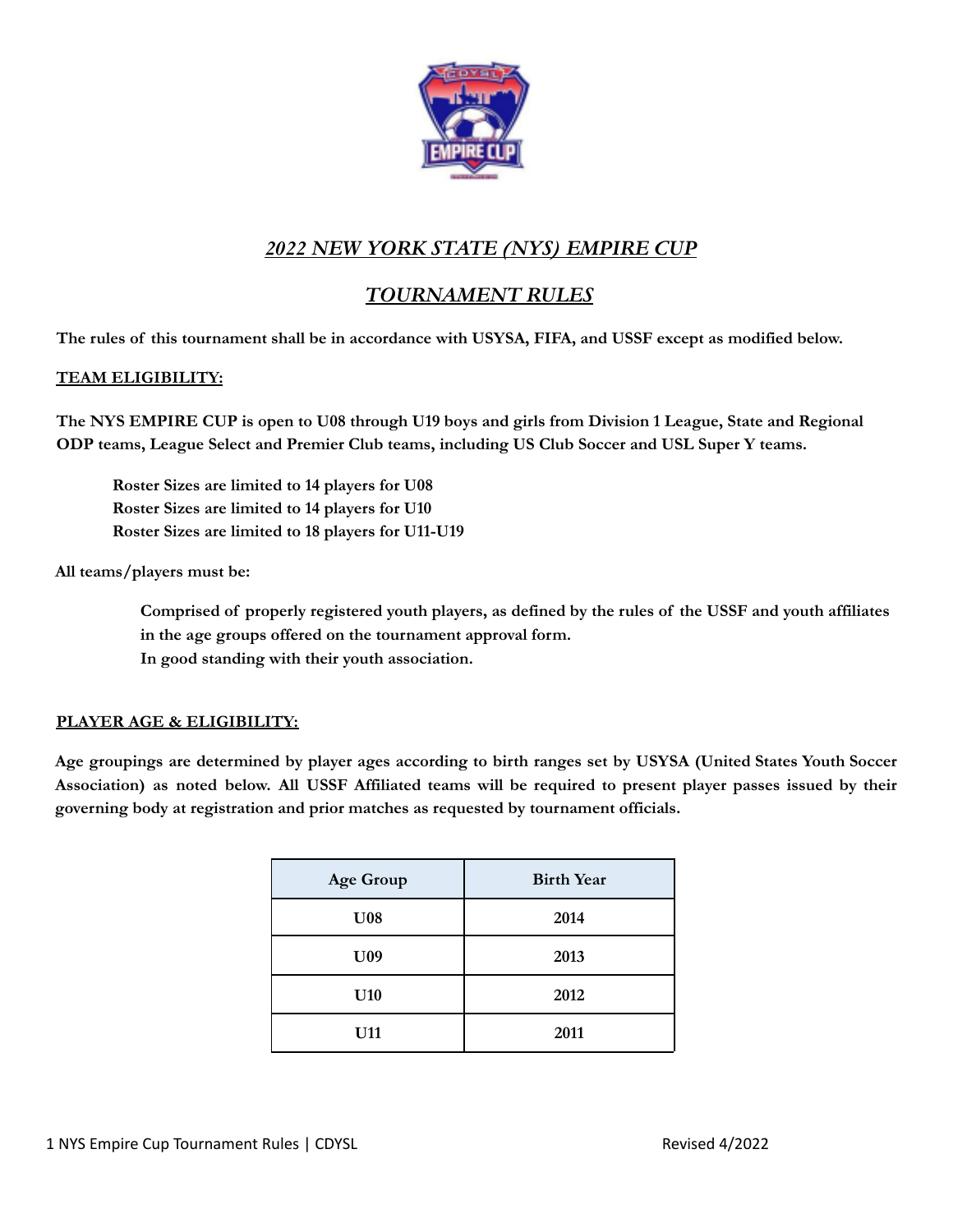| U12 | 2010 |
|-----|------|
| U13 | 2009 |
| U14 | 2008 |
| U15 | 2007 |
| U16 | 2006 |
| U17 | 2005 |
| U18 | 2004 |
| U19 | 2003 |

**Passes must be verified: photo attached and laminated. Passes and credentials can and will be checked randomly during the tournament.**

**Players may not play for more than one team in the tournament.**

## **Guest Players:**

**U08 and U10 teams will be allowed three (3) guest players. All other age groups will be allowed a maximum of five (5) guest players with the purpose of maintaining a team's competitiveness. Players from the same club, but not registered to the participating team, will be considered a guest. Each guest player must be properly registered through their National and State Association, Federation or any other USSF affiliated organization. Crossover between USSF affiliates will be allowed.**

## **PRE-GAME PROCEDURE:**

### **Credentials:**

**Only adults listed on the roster can be on the same side of the field as the players during games. Referees will be instructed to move any adults from the player's side of the field who is not in possession of their pass.**

- **All teams must provide the following when registering and have available at game check in:** o **An official copy of the team roster or travel roster. Rosters must be approved and stamped. o Current Player/Coaching passes verified and laminated with photo attached**
	- **o Permission to travel (if necessary)**
	- **o Medical Release Forms**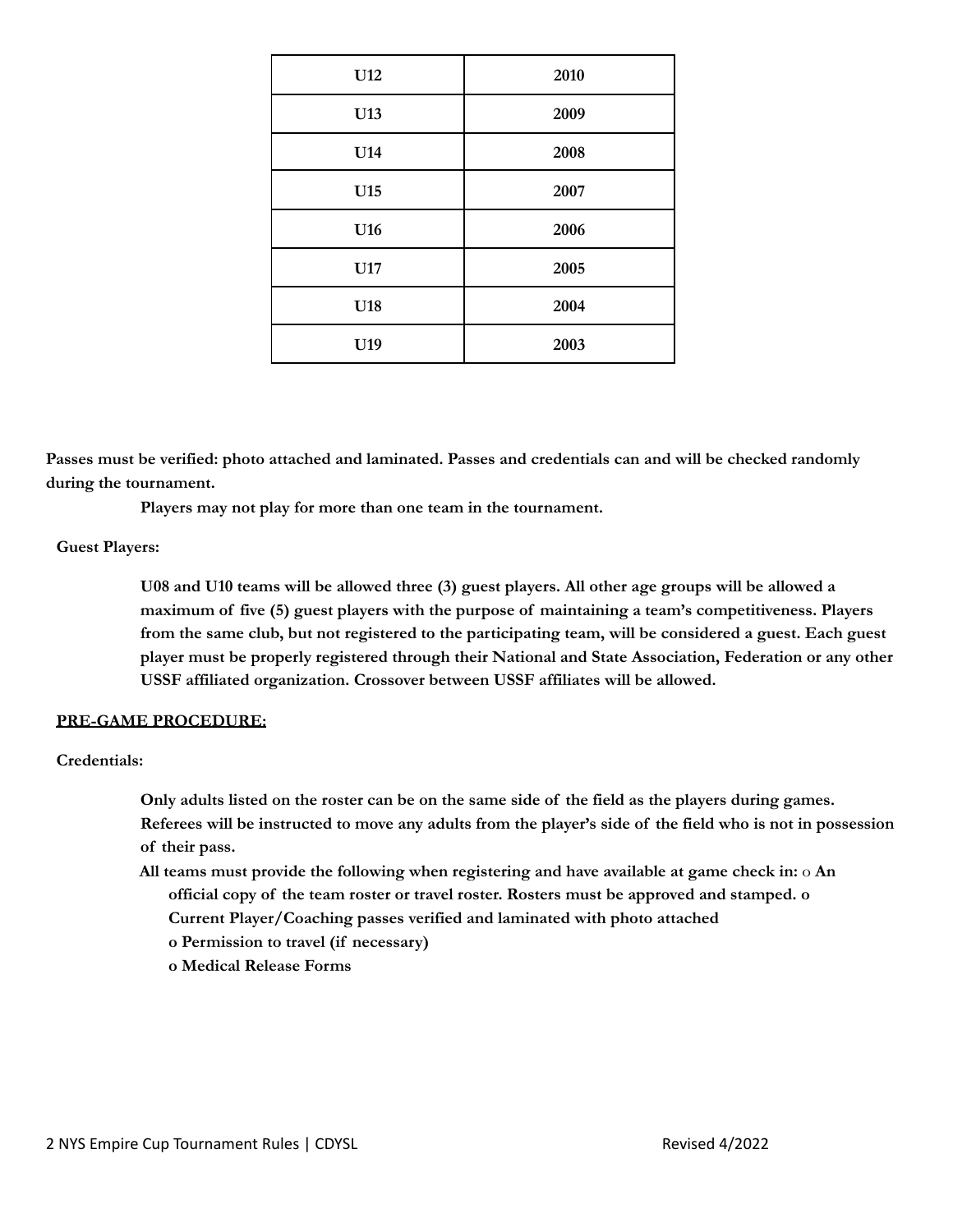#### **International Teams:**

## **Must have written permission and verification from the USSF and their National Federation, indicating that they are authorized to participate in the NYS EMPIRE CUP**.

All international team's players are required to have laminated player passes with pictures and birthdate.

### **Coaches:**

**No team will be allowed to participate without a registered coach or assistant.** If a manager or coach is ejected, an assistant or another eligible rostered adult may conduct the team. If **the assistant is also ejected, or there is no assistant, the game will be forfeited. No more than 3 bench personnel shall be allowed.**

### **Player Challenges:**

**Player challenges are only allowed at the pre-game procedure and must be made by an opposing manager/coach displaying their credentials.**

Challenged player(s) will be noted by the referee on the game report and will be allowed to participate **in the game only if said player has been certified eligible by the NYS EMPIRE CUP Tournament Committee.**

**ANY TEAM FOUND USING AN INELIGIBLE PLAYER WILL FORFEIT ALL MATCHES PLAYED and be eliminated from the tournament. A report will be filed with the offending teams National Organization or National State Association. If you are not sure of a player's eligibility, please inquire with the Tournament Director.**

### **POST GAME PROCEDURES:**

Manager/coach of both teams will insure their respective sideline areas are clean and that all trash is in **containers.**

**A completed game report will be submitted to the tournament director including a supplemental report for any cards issued, send offs, injuries or special circumstances that need explanation.**

### **LAWS OF THE GAME:**

• All games shall be in accordance with the FIFA "Laws of the Game", except as modified below.  $\bullet$ **Competition sanctioned by this association shall abide by the "Laws of the Game".**

### **THE BALL:**

- Each game will be furnished with a ball by the tournament and brought to each field by the referee.
	- **● U13 and older: Size #5**
	- **● U12 and younger: Size #4**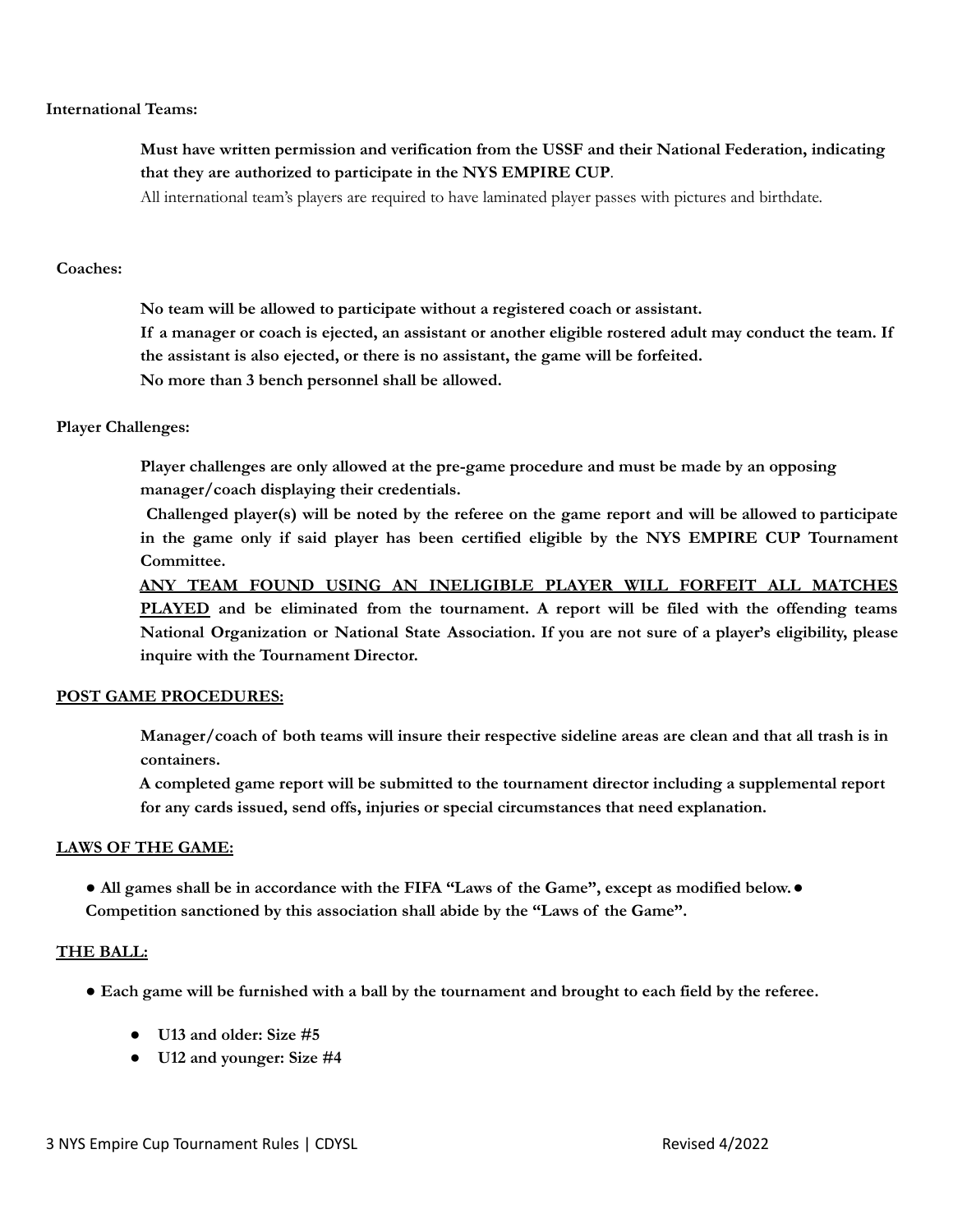## **THE DURATION OF THE MATCH:**

| <b>Age Groups</b>   | Max. Roster Size | <b>Game Times</b> |
|---------------------|------------------|-------------------|
| $U13 - U19$ (11v11) | 18               | 2 X 25            |
| $U11 - U12 (9v9)$   | 18               | 2 X 25            |
| U10 (7v7)           | 14               | 2 X 25            |
| U08(4v4)            | 14               | 2 X 20            |

**\*Note:** *The Tournament Committee reserves the right to adjust times as necessary.*

## **SUBSTITUTIONS:**

- **● Substitutions shall be unlimited: FIFA rules for substitution will apply and will be implemented at the discretion of the referee.**
- Substitutions may be made only upon proper notification of the referee through the assistant referee, with the **referee's permission.**
	- The substitute only enters the field of play at the halfway line and during a stoppage of play in the match.

## **PLAYER'S EQUIPMENT:**

**Player equipment must conform to FIFA rules.**

**Shin-Guards: All players must wear shin-guards (under their socks)**

**Cleats: No metal cleats will be allowed**

**Orthopedic casts:**

**o Soft braces or hard casts can be worn.**

o All casts must be inspected by the Referee Coordinator at the first check in for each day. o All casts **must be padded and not deemed dangerous to other players. Judgment as to safety is at the discretion of the Referee Coordinator.**

**o If the condition of the cast deteriorates throughout the day or it is subsequently used in a dangerous situation, the field referee has the authority to remove player from the game.**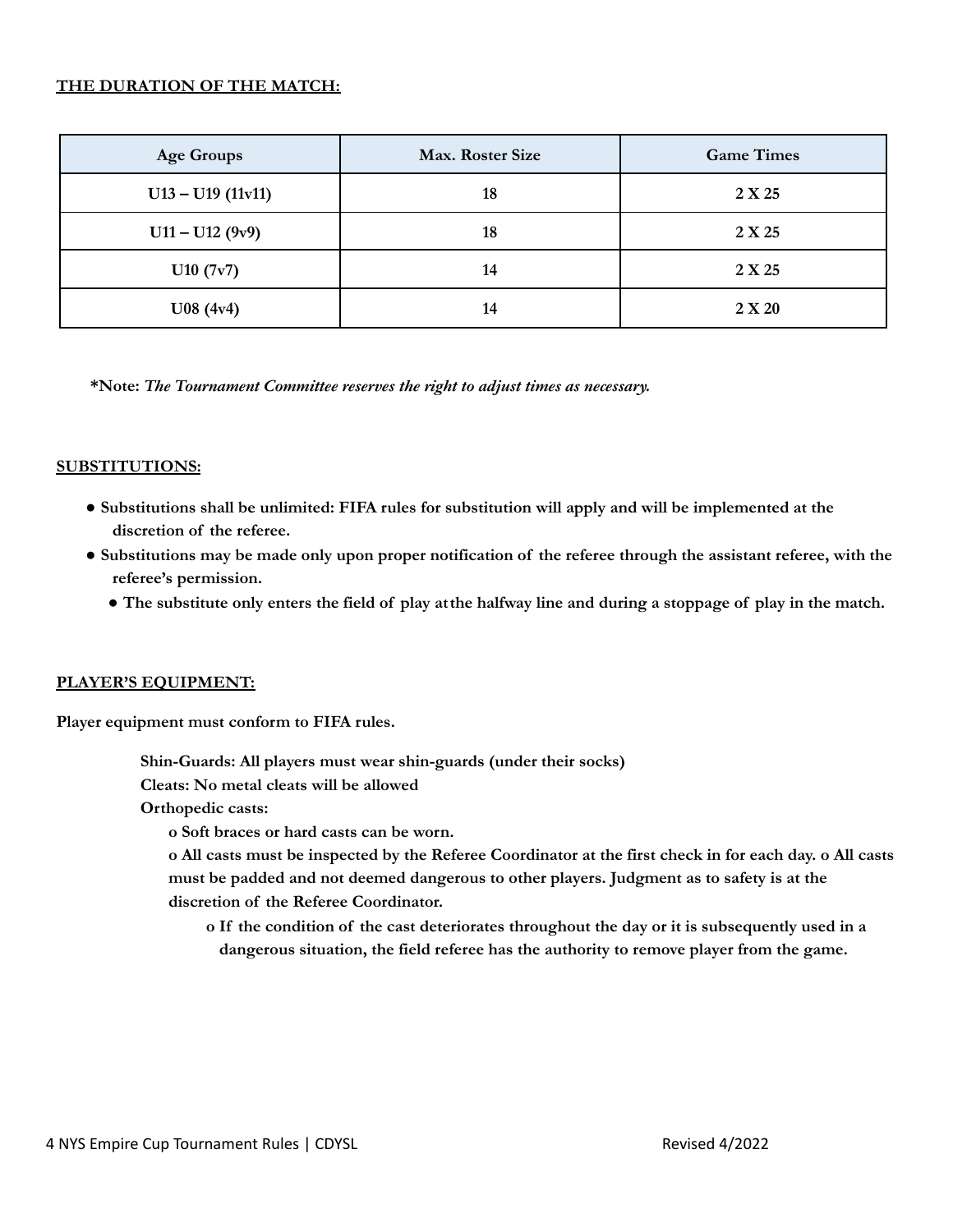## **Uniforms:**

**o Teams will wear uniforms of matching design and color**

o Numbers must be at least six (6) inches high and affixed to the back of the uniform shirt, o

**No two players may have identical uniform numbers.**

- $\circ$  In case of similar team colors, the home team  $-desired$  as the team listed first on the tournament *schedule* **– will be required to change to a color accepted by the referee.**
	- **▪ In cases where the schedule does not designate a home team, the first team listed on the game report will be considered the home team.**
	- **▪ In playoff matches, a coin toss will decide which team is required to change to a color accepted by the referee.**
	- **▪ The first team listed on the game report will call the toss.**
- **o The uniform of the goalkeeper must be distinctly different in color from the basic colors of the competing teams and the referee.**

### **Jewelry:**

**o Players may not wear jewelry of any kind**

## **DETERMINATION OF WINNERS:**

**All U08 and U10 players will receive participation medals.**

**All winners will be determined by points.**

- **● No overtime periods will be played.**
- **● Game Points will be determined as follows:**
- **6 points for a Win**
- **3 points for a Tie**
- **0 points for a Loss**
- **1 point for each goal up to 3**
- **1 point for a shutout** *(\* 0-0 shutout are excluded)*

\*In the event a bracket contains four or eight teams, all teams will play three round robin games. The *fourth game will be considered a FINAL GAME and a CONSOLATION GAME. The teams in first and* second place after three rounds of round robin play, will play in a FINAL GAME. The teams in third and *fourth place after three rounds of robin play, will play in a CONSOLATION GAME. All points will be* discarded after the three rounds of round robin play and the winner of FINAL GAME will be declared the *division winner. The team losing the final game will be considered the finalist.*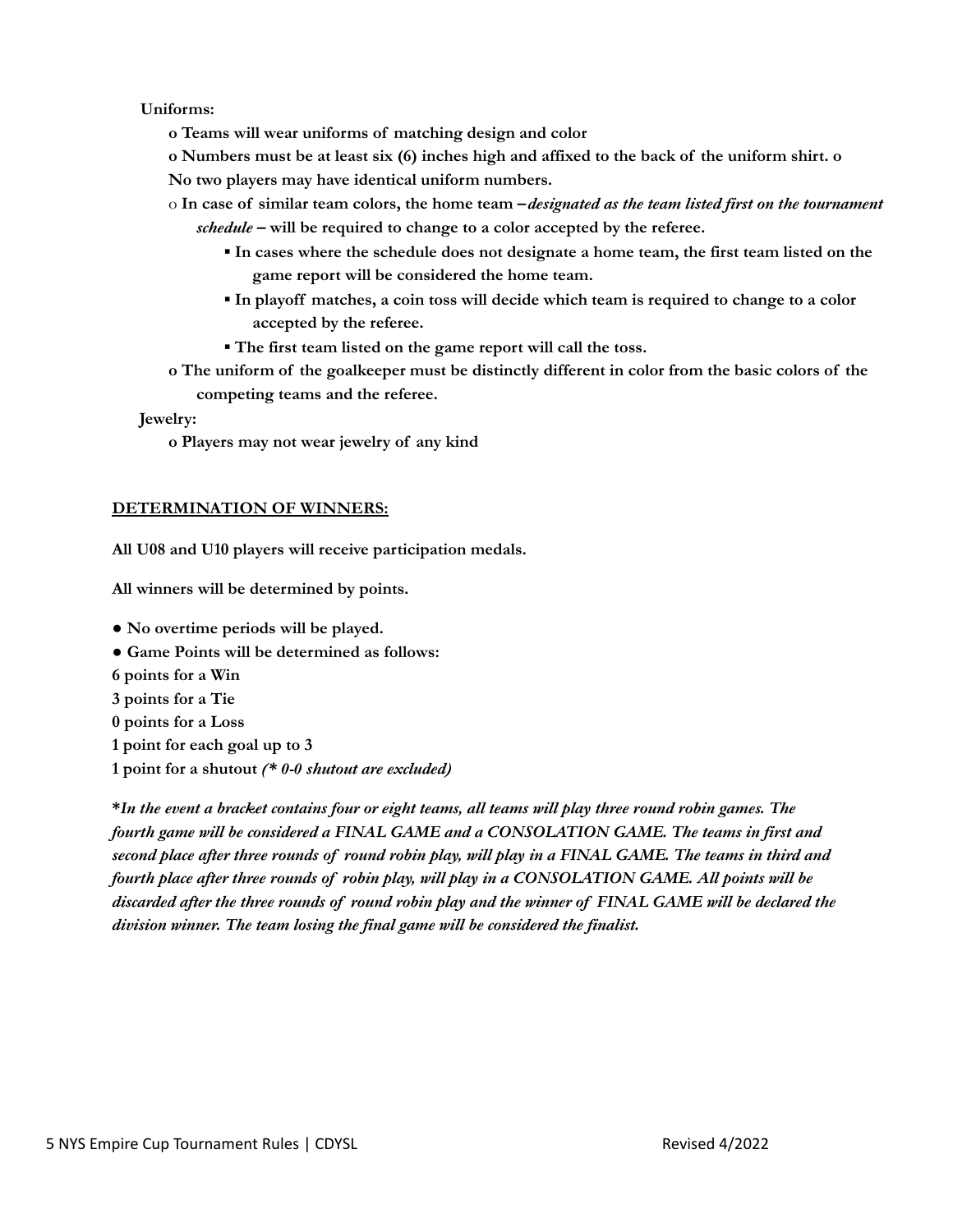**Tiebreakers will be determined in the following order:**

**1. Head to head result; if no clear winner.**

2. **Least goals allowed, maximum of three (3) goalsper game if no clear winner.**

3. **Net goal differential, maximum of three (3) goalsper game if no clear winner.**

**4. Most shutouts**

**5. Minus 1 Game Point for each Red Card/Send-off, if no clear winner.**

6. Coin Toss, if both teams are to advance to the playoff round a coin toss will decide to the higher **seed in lieu of penalty kicks.**

**If more than two teams are involved in a tie:**

**1. Tie breaker number 2 (above) will be used first to rank the teams.**

2. If the teams are still tied, tie breaker number 3 will be used to rank the teams, and so on until a tie **is broken.**

3. Once a team has been ranked higher or lower, the tie breaking procedure begins for the remaining **tied teams with number 1.**

4. If teams are still tied after tie breaker number 5, a coin toss will be held to determine the winner.

## **FORFEITS:**

A minimum of five (5) players for U09 & U10, a minimum of six (6) players for U11 & U12 and a minimum of seven (7) players for U13 and higher constitutes a game. Games should start at the given start time. In case a team does not have seven (7) players present, there will be a maximum of fifteen (15) minutes grace period before awarding the **game to the opponent. A forfeit will be scored 3-0.**

In no case shall a team which forfeits a game be declared a division winner or wild card team. The team with the **next best record will advance.**

### **EXTERNAL CONDITIONS AND WEATHER:**

Regardless of weather conditions, players and coaches must be at the game site at the scheduled time, ready to play.

Games will not be played in inclement weather if there is a possibility of injury to players or damage to the playing **surface. Thus, in the event of inclement weather, the Tournament Committee has the authority to:**

- **1. Relocate or reschedule any game.**
- 2. Change the duration of any game. Preliminary games terminated for weather after half of play shall be **considered official.**
- 3. Cancel the entire tournament for the safety of the players and the good of the playing fields. Because of **contractual agreements with facilities and service resources, no guarantee for full or partial refund will be acknowledged.**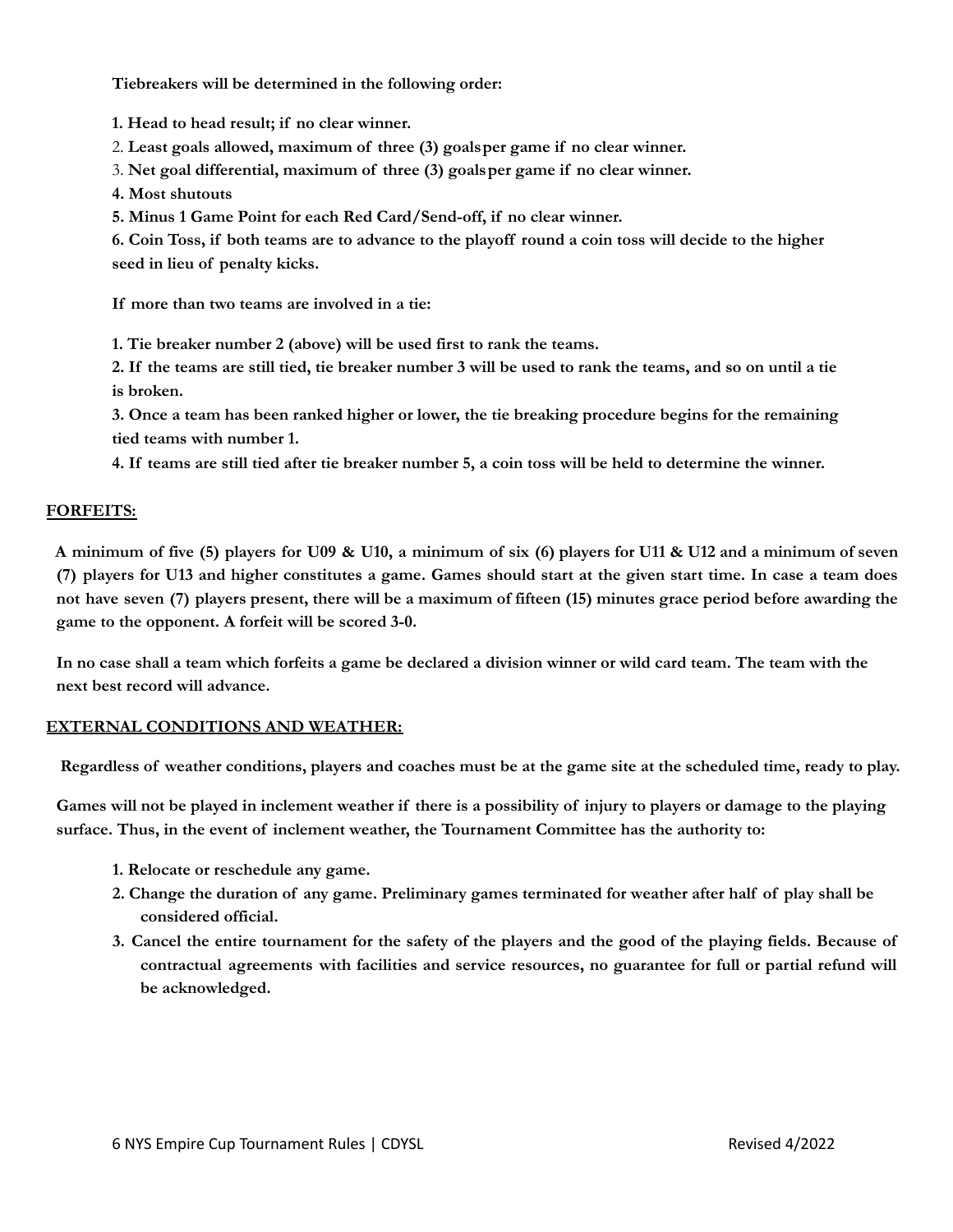Field Marshals or Site Coordinators can suspend all matches due to weather conditions once play has begun. Any **one single suspension of a match may last no longer than 60 minutes.**

In case of extreme weather (heat/humidity), the referee shall allow a brief stoppage of the game to allow players on **the field for a water break. No time will be added for stoppage.**

## **TERMINATED GAMES:**

Games terminated for any reason other than inclement weather, i.e. violent or uncontrollable situations, will not be replayed. The decision as to the score of such games and whether teams advance will be made by the Tournament Director after receiving reports from game officials. The decision of the Director will be final and is binding on all parties. Further disciplinary actions may be taken. If it is determined that one team is the sole cause for termination **of the game, the team will be considered to have forfeited the game:**

- In the event a referee terminates a match (different from temporary suspending), before half time, it will be up to the Tournament Director whether to record the score at the time of the termination or finish the game at a **reschedule time and location.**
- In the event a referee terminates a match (different from suspending) after half time, the score will be **recorded, as it was when the game was stopped and declared official.**

## **GENERAL:**

**NYS EMPIRE CUP Tournament Committee, Eastern New York Youth Soccer Association and/or the host affiliate** will not be responsible for any expense incurred by any team due to the cancellation in part or whole of this **tournament. The tournament committee's interpretation of the foregoing rules and regulation shall be final and reserve the right to decide on all tournament matters.**

**The tournament committee has the responsibility to uphold any previous suspension imposed by Eastern New York State Youth Soccer Association, US Youth Soccer and/or affiliates of USSF.**

The NYS EMPIRE CUP is not responsible for the behavior of players, coaches and spectators off the field, or damages resulting from such behavior. Coaches and players committing breaches of the law may be ejected from the **tournament at the discretion of the tournament committee.**

**Under no circumstances will the Tournament Committee or the Capital District Youth Soccer League be responsible** for any expenses, including tournament fees, incurred by any team due to, but not limited to, part or whole **cancellation of the tournament.**

**● Players may not wear jewelry of any kind.**